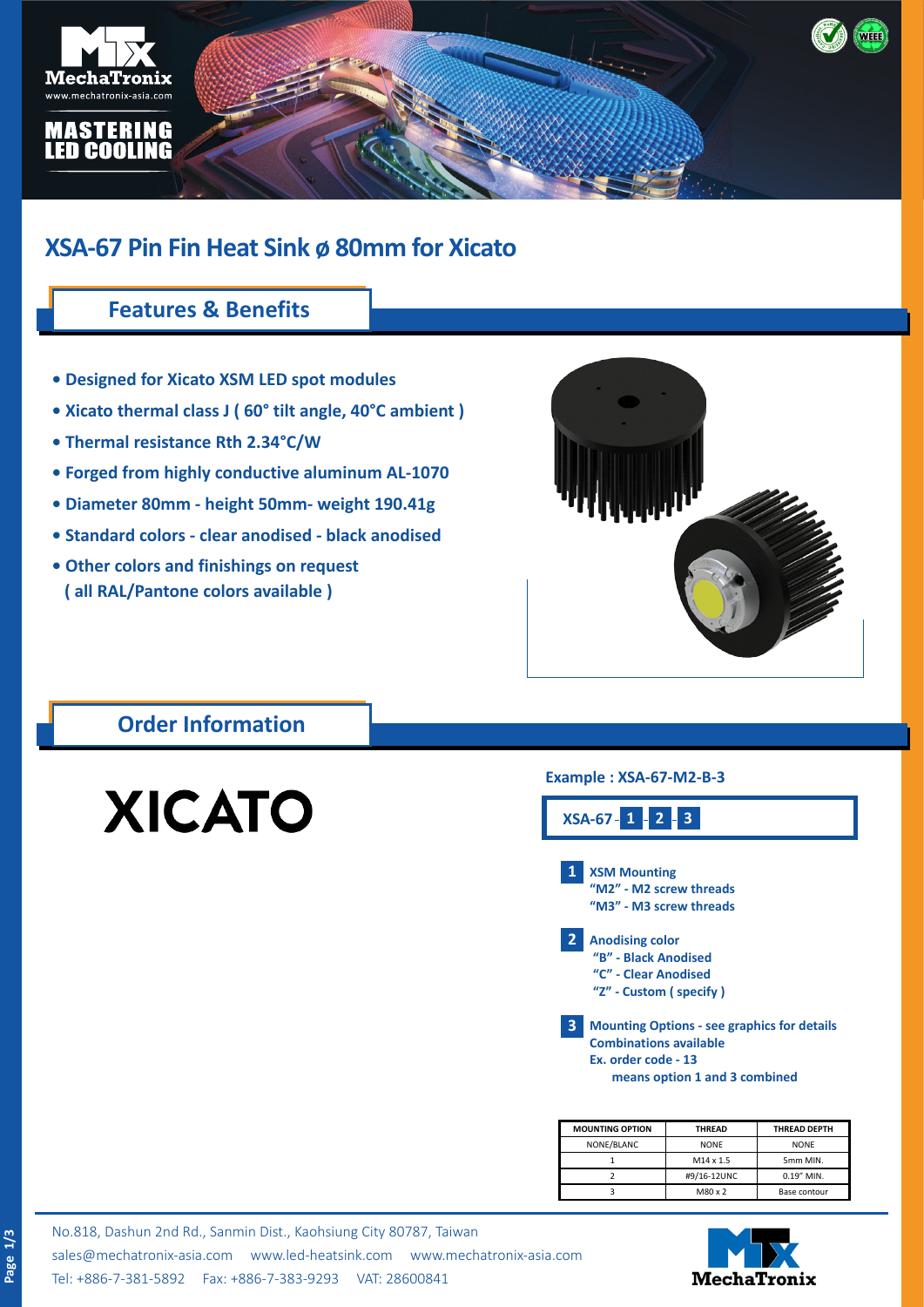

# **XSA-67 Pin Fin Heat Sink ø 80mm for Xicato**

# **Product Details**

|               |    |      |          | Total Height <sup>mm</sup> Rth(°C/W) Volume <sup>mm3</sup> Cooling Surface <sup>mm2</sup> Weight <sup>gr</sup> |        |
|---------------|----|------|----------|----------------------------------------------------------------------------------------------------------------|--------|
| <b>XSA-67</b> | 50 | 2.34 | 70520.90 | 72679.18                                                                                                       | 181.36 |

#### **Notes:**

- **1. MechaTronix reserves the right to change products or specifications without prior notice.**
- **2. Mentioned models are an extraction of the full product range. For specific mechanical adaptations please contact MechaTronix.**
- **3. All these types are made by forging process from highly conductive aluminum type AL1070 with a typical Thermal Conductivity of 209W/m-K.**





**1** Mechanical version Center hole tapping

M14x1.5 Through out 5mm base



**2** Mechanical version Center hole tapping

#9/16-12UNC Through out 5mm base

**3** Mechanical version M80x2

Screw thread around base contour

## **Drawings & Dimensions**





#### **Example : XSA-67-M2**